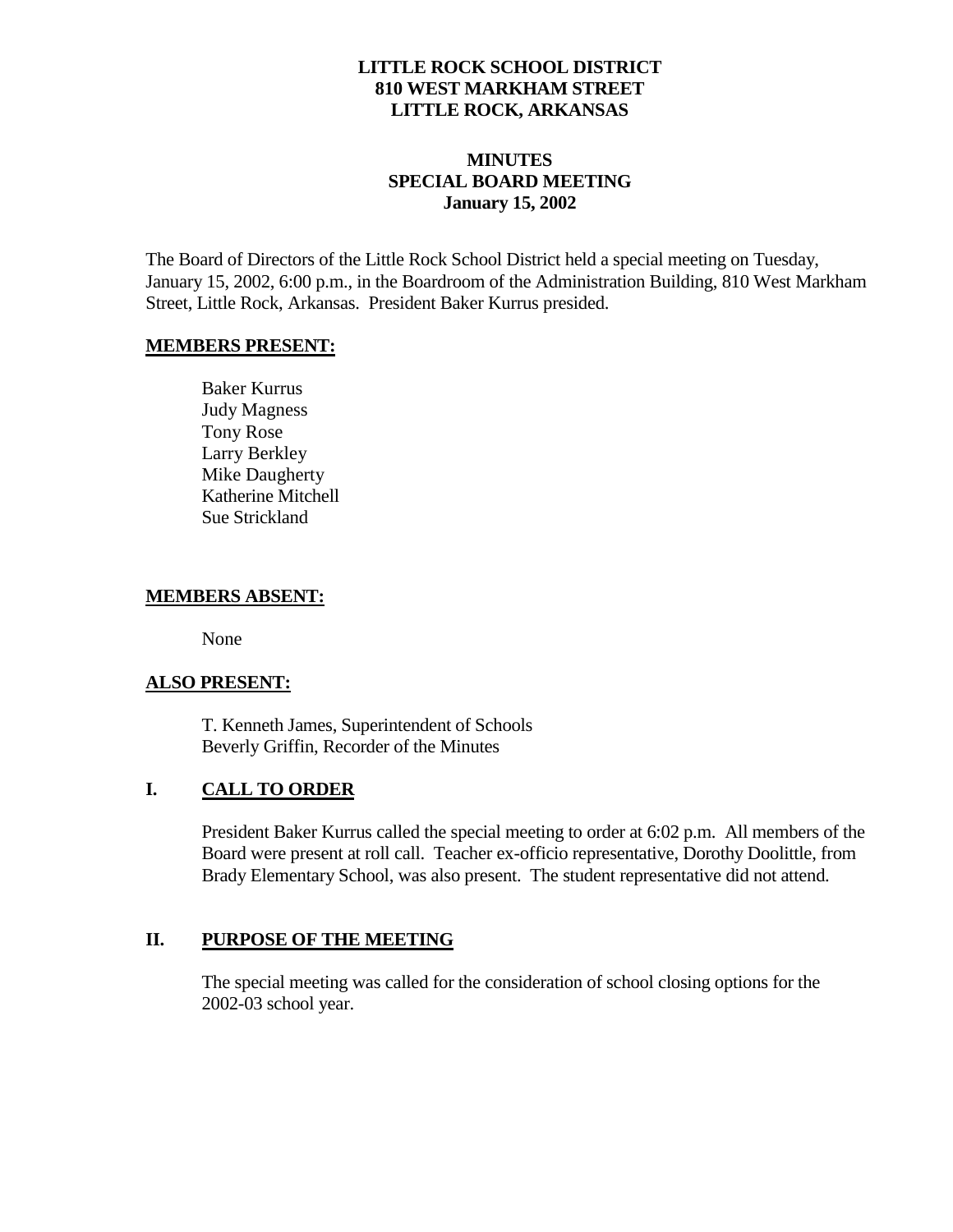## **III. ACTION**

Dr. James reviewed documents provided for the Board's consideration regarding potential school closures for the 2002-03 academic year. Board Policy FBC governs procedures and requirements for closing a school site:

- *Excessive cost of operation due to enrollment;*
- *Excessive cost of renovation and repair due to age and physical condition of the facility;*
- *Inability of the District to deliver the required curriculum in the facility;*
- *Any applicable federal court orders.*

It was also noted that the policy requires a twelve-month public announcement of the closure except in cases of *extreme emergency*.

After a brief discussion, Dr. James recommended taking Dodd and Fair Park out of consideration for closure at this time and to allow those two schools to remain open for the 2002-2003 school year. Mr. Kurrus stated that allowing schools to remain open should not require any official Board action, and unless there was some interest by other Board members to take a formal vote, then the meeting would proceed with the understanding that these two schools are not a part of the recommendation for closure at this time.

The Superintendent continued discussion of the recommended closure of the Residential Charter Program. Current enrollment in the Charter School was eighty-one (81) students as of January 14, 2002. Dr. James recommended that the Board revoke the Charter for this facility. Of the 81 enrolled, 33 are fifth graders and would be moving into a middle school in 2002-03. Forty-eight students are currently enrolled in first through fourth grades and the recommendation was to place these students back at their attendance zone / area school.

Mr. Berkley made a motion to approve the Superintendent's recommendation to close the Charter School Program housed at Badgett Elementary School. Mr. Rose seconded the motion and it **carried unanimously**.

Dr. James proceeded with the recommendation to close Badgett Elementary School at the close of the current, 2001-02 academic year. He stressed the importance of making the decision to close the facility as soon as possible so that next year's registration and assignment process can be achieved smoothly and effectively.

Dr. Mitchell noted that she was concerned that 78% of the students who currently attend Badgett Elementary School are transported there, negating concerns about it being strictly a "neighborhood" school. A number of the students who live in that area are currently bused out of the attendance zone, and only 45 of the students who attend there actually "walk" to school.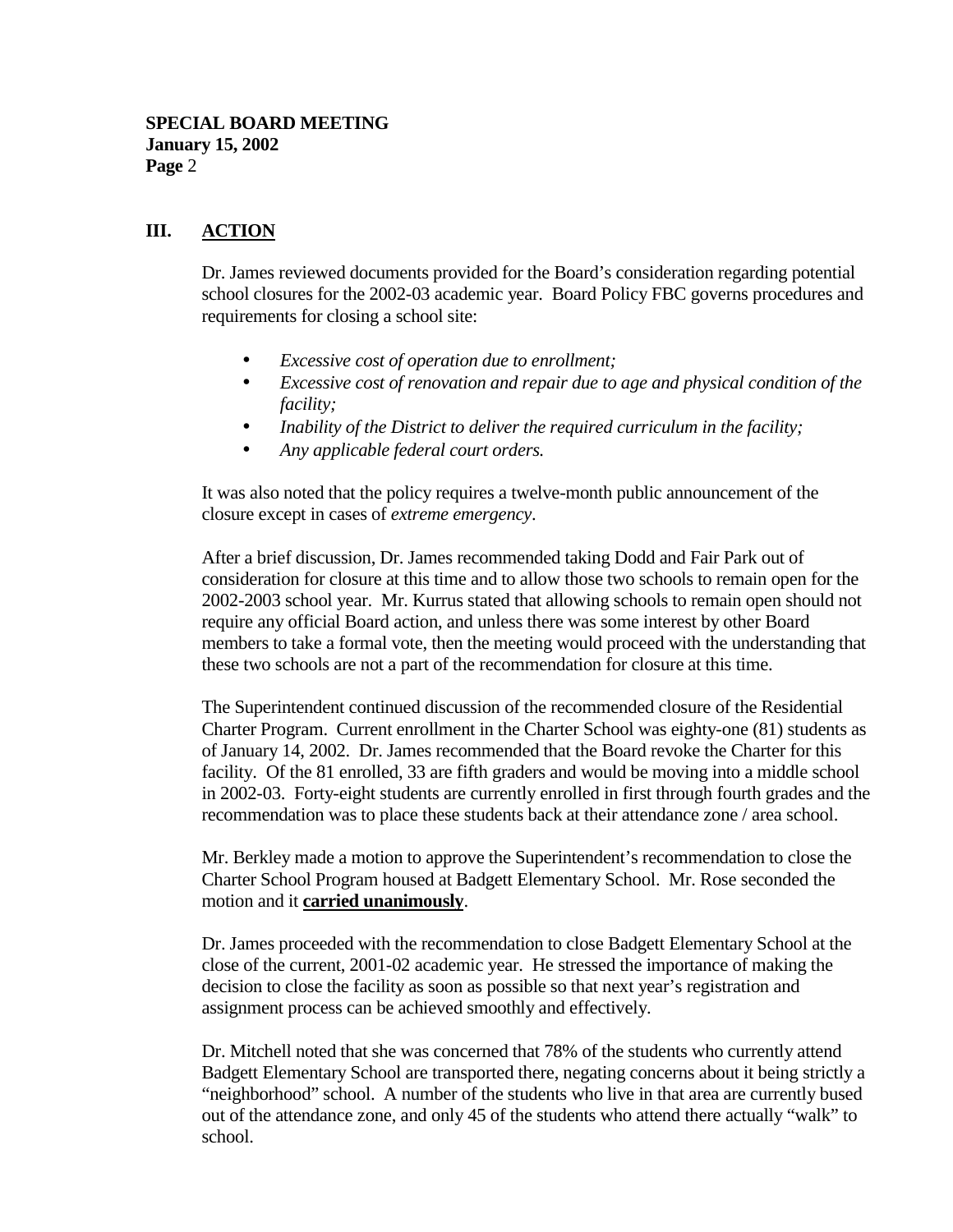#### **SPECIAL BOARD MEETING January 15, 2002 Page** 3

Mr. Kurrus noted that he had recently driven from Badgett to Rockefeller, to Carver, and to Washington Elementary Schools to see for himself if there was a significant concern regarding transportation.

Dr. Daugherty spoke in opposition to the closing of Badgett Elementary School. Regarding Dr. Mitchell's comments on current busing statistics, he noted there must be something significant to attract parents and students to that school, he noted the strong family support for the school, and stated there would be a burden of busing on these children. He also noted consideration for the neighborhood if the building is allowed to remain empty and decay.

Mr. Rose asked the Board to emphasize that students who are reassigned from Badgett to another LRSD School will continue to be cared for in their new school and that we have the best interest of the children at heart.

Ms. Magness made a motion to uphold the Superintendent's recommendation to close Badgett Elementary School for the 2002-03 school year. After brief discussion, and at the instruction of the District's Counsel, Ms. Magness offered an amendment to the motion to ensure clarity in the motion's intent, that the motion include the following excerpt from the **Revised Desegregation and Education Plan, Section 3.7, Modification Standard**:

*The LRSD Board of Directors determines:*

- *(i) that the educational benefits expected from such action substantially outweigh any adverse effects of the proposed action,*
- *(ii) that no practical alternative to the proposed action exists which will accomplish the educational objective, and*
- *(iii) that to the extent practicable measures will be initiated to counteract any adverse affects of the proposed action.*

Ms. Strickland seconded the amendment to the motion, and after brief discussion, the original motion was reworded to state specifically that Badgett Elementary School would be closed at the end of the 2001-02 school year. Ms. Strickland seconded the original motion as amended. A roll call vote was taken; the **motion carried 6-1**, with Dr. Daugherty casting the no vote.

### **IV. ADJOURNMENT**

Prior to adjournment, Mr. Berkley noted that the Board would be required to look at additional budgetary reductions. He asked the Superintendent to discuss options for accomplishing this. Dr. James stated that a series of budget sessions would be held in conjunction with the regular agenda sessions. He noted that the meetings are held in public and are in the format of study sessions for the Board's deliberation.